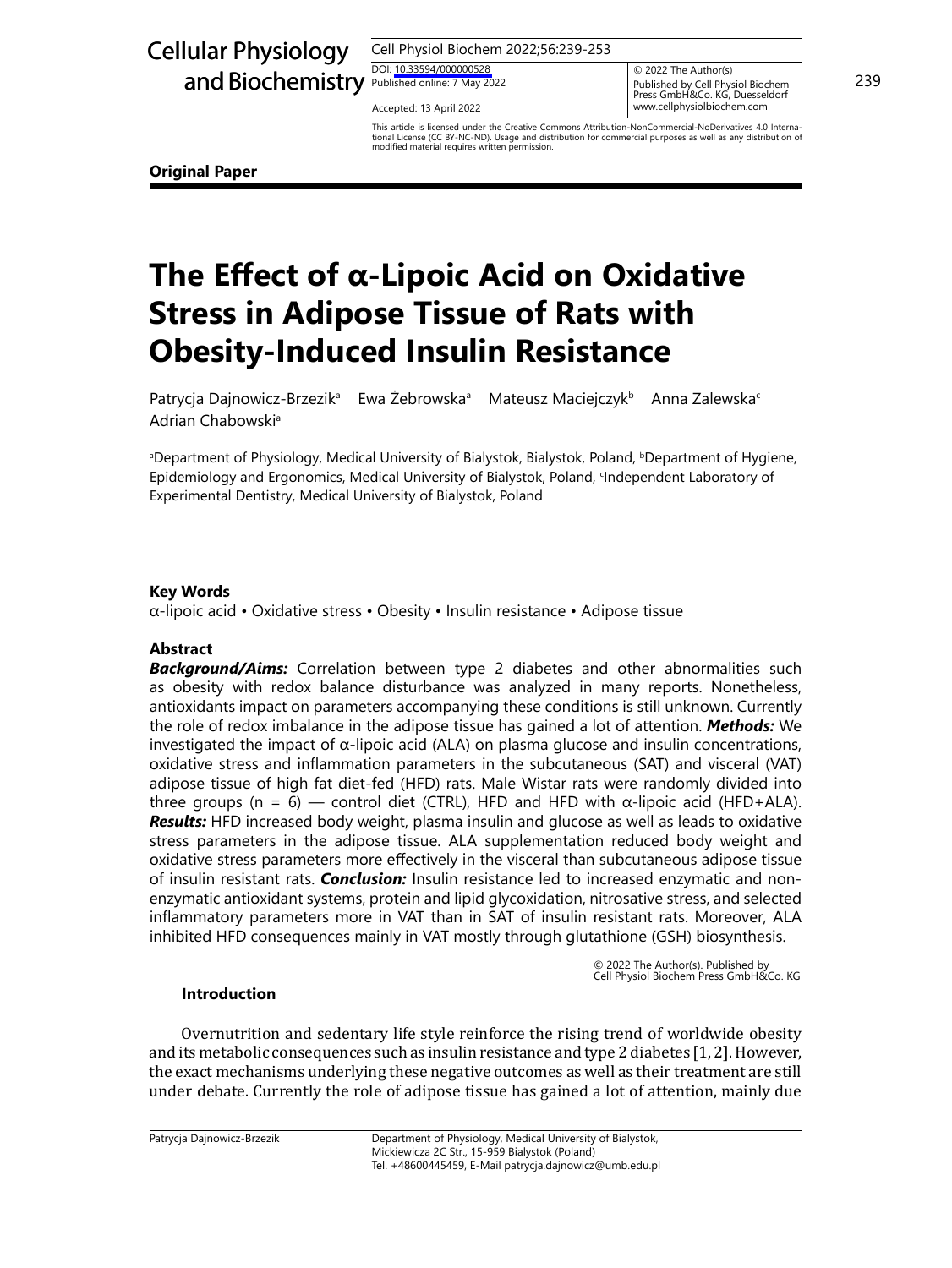| <b>Cellular Physiology</b>                    | Cell Physiol Biochem 2022;56:239-253 |                                                                                                   |     |
|-----------------------------------------------|--------------------------------------|---------------------------------------------------------------------------------------------------|-----|
| and Biochemistry Published online: 7 May 2022 | DOI: 10.33594/000000528              | © 2022 The Author(s). Published by<br>Cell Physiol Biochem Press GmbH&Co. KG                      | 240 |
|                                               |                                      | Brzezik et al.: the Effect of $\alpha$ -Lipoic Acid on Oxidative Stress in Adipose Tissue of Rats |     |

to its recently recognized endocrine function. Many studies have shown that white adipose tissue, besides being just an energy reservoir, synthesizes biologically active adipokines (e.g. adiponectin, leptin, resistin, visfatin) involved in glucose and lipid metabolism, as well as regulating blood pressure, angiogenesis and the immune response of the body [2, 3].

with Obesity-Induced Insulin Resistance

Nearly 65–70% of body fat is stored in the subcutaneous adipose tissue (SAT), while the remaining 30–35% in the visceral adipose tissue (VAT). VAT and SAT differ greatly in their structure, metabolic activity as well as their role in eliciting metabolic consequences of abdominal obesity [4]. Indeed, obesity induced VAT accumulation has been considered to predispose to the metabolic dysregulation and overall mortality [5, 6]. What is more, recent research emphasizes the role of oxidative stress and inflammation as a link between obesity and its metabolic comorbidities [7]. Furthermore, the use of antioxidants as potent drugs ameliorating systemic insulin resistance is being extensively studied.

α-lipoic acid (ALA) is an eight-carbon saturated fatty acid essential for mitochondrial metabolic pathways [8]. Pleiotropic pharmacological, antioxidant, anti-inflammatory as well as antiapoptotic properties of ALA are used in the treatment of diabetes and its complications [9-11]. Antioxidant ALA activity relays mainly on free radical scavenging, chelation of prooxidant metal ions, or regeneration of various antioxidants (reduced glutathione (GSH), coenzyme Q10, or vitamins C and E) [12-14]. Moreover, recently proven ALA effects include glycemic control improvement and alleviation of neuropathy, retinopathy as well as nephropathy symptoms accompanying diabetes [15]. Besides, ALA used in obesity reduces total cholesterol and low-density lipoprotein in obese individuals and animals [16, 17]. However, previous studies were focused mainly on the systemic effects of ALA treatment. In the present study, we were the first to investigate ALA role in the alleviation of oxidative stress directly in the adipose tissue of high fat diet induced insulin resistant rats. What is more, we have compared the response of VAT and SAT to ALA supplementation.

### **Materials and Methods**

#### *Animals*

Three-week-old male Wistar cmdb/outbred rats (weighing initially approx. 50-70 g) were maintained with unlimited access to water and food, under 12 h light / 12 h dark cycle,  $21^{\circ}C \pm 2$ . After a week of acclimatization, the animals were divided into four independent groups as follows:

1. CTRL group (n = 6) – the rats fed the control diet (CTRL; Agropol, Motycz, Poland; 10.3 kcal% fat, 24.2 kcal% protein, and 65.5 kcal% carbohydrate) for 10 weeks.

2. HFD group (n = 6) – the rats fed the high fat diet (D12492; Research Diets, Inc. New Brunswick, USA; 60 kcal% fat, 20 kcal% proteins and 20 kcal% carbohydrate) for 10 weeks.

After 6 weeks of the experiment, both groups received intragastrically saline solution additionally for the next 4 weeks.

3. HFD+ALA group (n = 6) – the rats fed the high fat diet for 10 weeks. Additionally, after 6 weeks of the experiment, the animals received intragastrically ALA solution at a dose of 30 mg/kg body weight (in 0.9% NaCl) for the next 4 weeks.

Animal body weight and food consumption was monitored during the experiment. After 10 weeks overnight fasted animals were anesthetized with intraperitoneal, phenobarbital injection at a dose of 80 mg/ kg body weight. Subsequently, the subcutaneous and visceral adipose tissue was excised and immediately freeze-clamped in liquid nitrogen and stored at -80°C until analysis. Meanwhile, blood from the abdominal aorta was collected into the heparinized tubes (to obtain plasma) and centrifuged (3000  $\times$  g, 4 $\degree$ C, 10 min). The above-mentioned procedures were done by the same experienced technician.

#### *Plasma glucose and insulin concentrations*

The fasting plasma glucose concentration was measured with a glucometer (Accu-Chek, Bayer, Germany). Insulin concentration was measured in the plasma with commercially available ELISA kit according to the manufacturer's instructions (Abbot, USA). The insulin sensitivity was evaluated using the homeostasis model assessment of insulin resistance (HOMA-IR) = fasting insulin  $(U/mL) \times$  fasting glucose (mM)/22.5.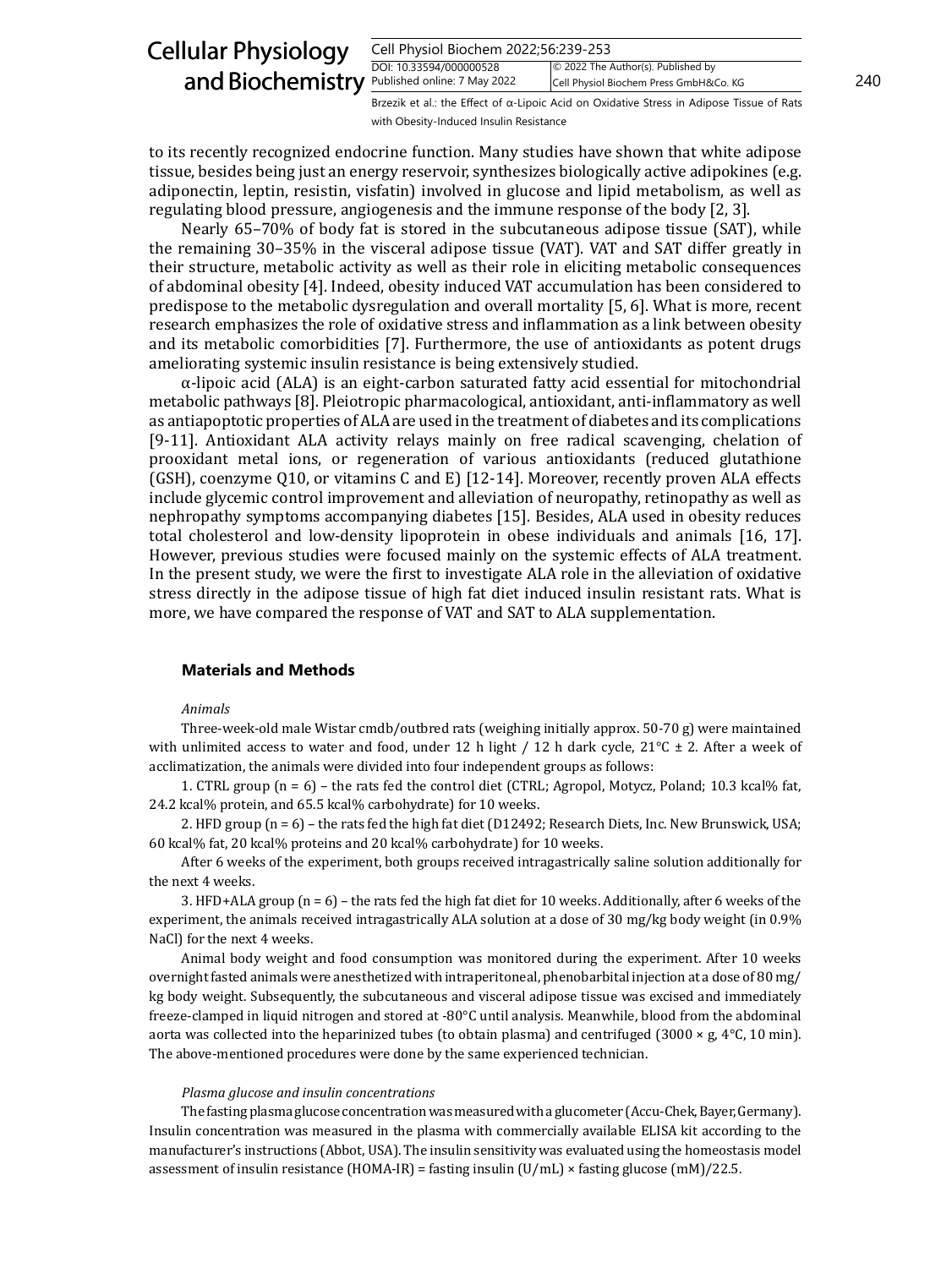# and Biochemistry **Published online: 7 May 2** Cellular Physiology

| Cell Physiol Biochem 2022;56:239-253 |                                        |     |
|--------------------------------------|----------------------------------------|-----|
| DOI: 10.33594/000000528              | © 2022 The Author(s). Published by     |     |
| Published online: 7 May 2022         | Cell Physiol Biochem Press GmbH&Co. KG | 241 |

Brzezik et al.: the Effect of α-Lipoic Acid on Oxidative Stress in Adipose Tissue of Rats with Obesity-Induced Insulin Resistance

#### *Oxidative stress parameters*

The assay included determination of enzymatic and nonenzymatic antioxidants; proteins and lipids oxidation products; proteins oxidative damage products; prooxidant enzymes and proinflammatory and proapoptotic proteins. All measurements were performed in homogenates of subcutaneous and visceral adipose tissue. Absorbance and fluorescence were estimated using microplate reader Infinite M200 PRO Multimode Tecan (Tecan Group Ltd., Männedorf, Switzerland), while all the biochemical reagents were from Sigma-Aldrich Germany/Sigma-Aldrich USA.

Colorimetric bicinchoninic acid (BCA) assay with bovine serum albumin as a standard (Pierce BCA Protein Assay Kit, Rockford, USA) was used to assess the total protein content. The standardisation of the final results was made to one milligram of the total protein. All assays were performed in duplicates.

#### *Enzymatic and nonenzymatic antioxidants*

Catalase (CAT) spectrophotometric analysis was conducted at 340 nm and was based on the decomposition rate of hydrogen peroxide (H<sub>2</sub>O<sub>2</sub>), where 1 micromole of H<sub>2</sub>O<sub>2</sub> is degraded by one unit of CAT in one minute. Glutathione peroxidase (GPx) was assayed based of NADPH (reduced form of nicotinamide adenine dinucleotide phosphate) conversion to NADP+, where one millimole of NADPH was catalyzed for one minute by one unit of GPx. During GPx spectrophotometric analysis, the absorbance was assayed at 340 nm. Total glutathione level was investigated with reaction of DTNB (5,5′-dithiobis-(2-nitrobenzoic acid)), and glutathione reductase. The level of oxidized glutathione (GSSG) was determined in the same way, however, prior to analysis, the samples were thawed and neutralized to pH 6-7 with 1M hydrochloric triethanolamine and then incubated with 2-vinylpyridine. The level of reduced glutathione (GSH) was calculated from the difference between the total glutathione and GSSG, and the redox status was evaluated using the formula [GSH2 /GSSG]. Superoxide dismutase (SOD) activity was measured spectrophotometrically at the absorbance of 340 nm. Cytosolic activity of superoxide dismutase was measured by inhibiting oxidation of epinephrine to adrenochrome and the amount of enzyme inhibiting oxidation of epinephrine by 50% was defining one unit of SOD activity.

#### *Lipid oxidation*

Lipid hydroperoxides (LOOH) concentration was analyzed colorimetrically at 560 nm using a complex formation reaction involving a mixture of xylenol orange, butylated hydroxytoluene (BHT), sulfuric acid, and FOX2 reagent (ferrous ammonium sulfate). Concentrations were calculated based on the calibration curve for the hydrogen peroxide solution [18].

Malondialdehyde (MDA) was assayed spectrophotometrically (at 535 nm) based on thiobarbituric acid reactive substances (TBARS) method with 1,3,3,3-tetraethoxypropane as a standard [19].

#### *Protein oxidation*

The advanced oxidation protein products (AOPP) concentration was assessed colorimetrically, measuring the total iodide ion oxidizing capacity of the samples. Absorbance was measured at 340 nm. The protein carbonyl groups (PC) concentration was estimated spectrophotometrically at 355 nm using 2,4-dinitrophenylhydrazine (2,4-DNPH) forming stable complexes with carbonyl groups in oxidatively damaged proteins [20]. PCs were calculated using the absorption coefficient for 2,4-DNPH (22,000 M<sup>-1</sup>cm<sup>-1</sup>).

#### *Protein glycoxidation*

The content of glycoxidatively modified proteins (dityrosine, kynurenine, N-formylokynurenine and tryptophan) were determined spectrofluorimetrically at wavelengths: 330/415, 365/480, 325/434 and 295/340 nm respectively. Advanced glycation end products (AGE) were determined spectrofluorometrically at 440/350 nm.

#### *Nitrosative stress*

NADPH oxidase (NOX) analysis was carried out immediately after sampling with the luminescence test using lucigenin as the luminophore. The amount of enzyme required to release 1 nmol of peroxide anion defines one unit of NOX activity per minute. Total nitric oxide (NO) concentration was measured spectrofluorimetrically with the use of sulfanilamide and N-(1-naphthyl)-ethylenediamine dihydrochloride at 490 nm. The peroxynitrite content was determined colorimetrically at 320 nm. The assessment was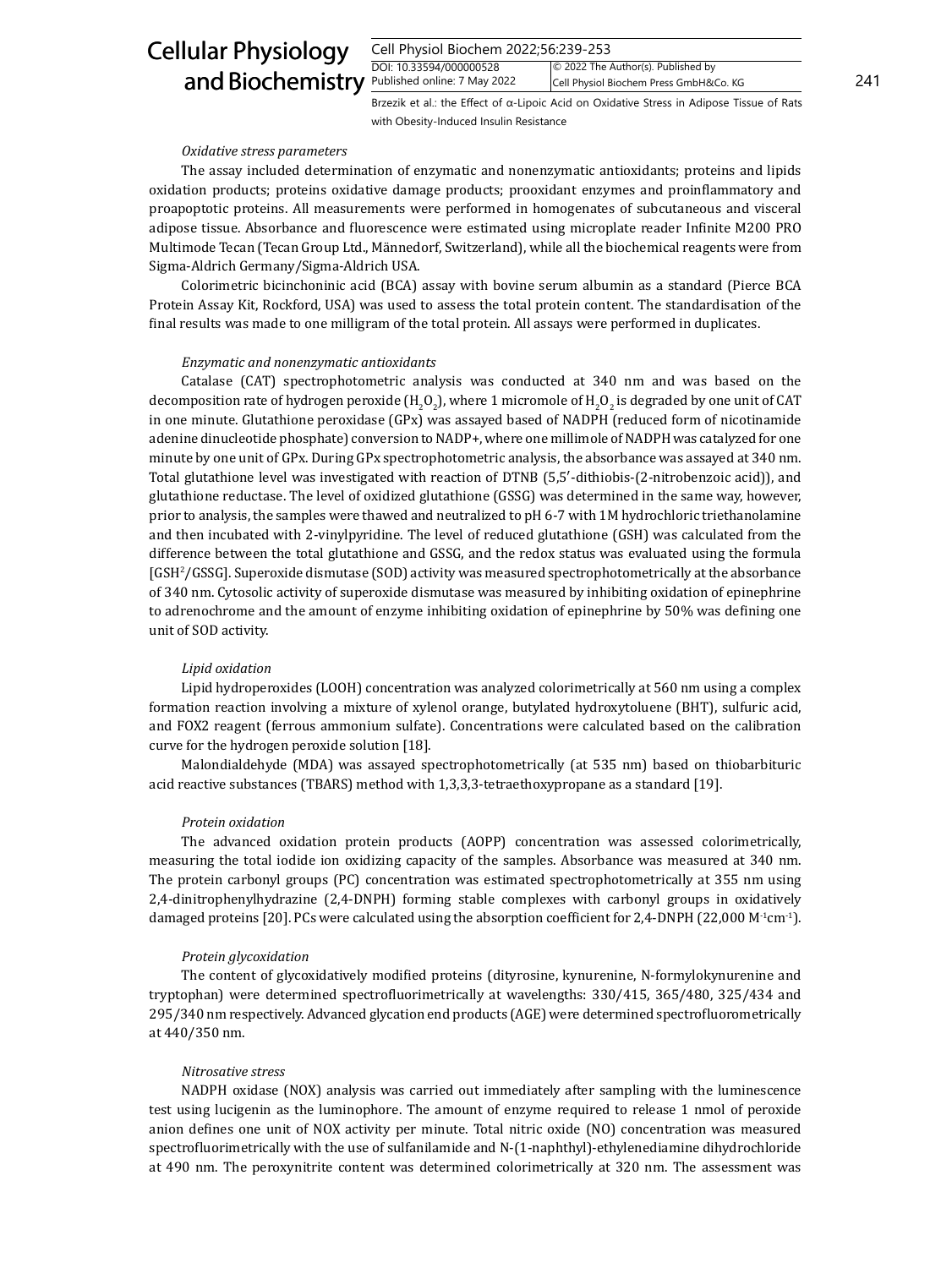| Cell Physiol Biochem 2022;56:239-253 |                                        |     |
|--------------------------------------|----------------------------------------|-----|
| DOI: 10.33594/000000528              | © 2022 The Author(s). Published by     |     |
| Published online: 7 May 2022         | Cell Physiol Biochem Press GmbH&Co. KG | 242 |

Brzezik et al.: the Effect of α-Lipoic Acid on Oxidative Stress in Adipose Tissue of Rats with Obesity-Induced Insulin Resistance

based on the peroxynitrite-mediated nitration which resulted in the formation of nitrophenol. The content of S-nitrosothiols was determined with Griess reagent and  $Cu<sup>2+</sup>$  ions based reaction, whose product was analyzed spectrophotometrically at 490 nm [21, 22].

#### *Proinflammatory and proapoptotic proteins*

The concentrations of tumor necrosis factor α (TNF-α), Bcl-2-associated X protein (Bax) and B-cell lymphoma 2 (Bcl-2) in the adipose tissue were determined with commercial ELISA kits (from EIAab Science Inc. Wuhan (Wuhan, China)), according to the manufacturer's instructions.

#### *Statistical analysis*

The data were processed using GraphPad Prism 7 (GraphPad Software, La Jolla, USA). Data was verified with The Shapiro–Wilk, while the Levene test was used to the homogeneity of the variance. With the oneway ANOVA and the post hoc Tukey test detailed analysis of honestly significant differences (HSDs) was conducted. The multiplicity-adjusted *p* value was also calculated. The threshold for statistical significance was *p* < 0.05.

#### **Results**

### *The effect of ALA supplementation on body weight, plasma metabolic parameters and food intake*

HFD caused significant increase in body weight, plasma glucose, plasma insulin and HOMA-IR (+36%, +69%, +123%, +777% respectively) when compared to CTRL. However, decreased food intake in HFD was observed (-37%) when compared to CTRL. ALA administration to HFD animals increased plasma glucose (+9%) and decreased food intake (-30%) when compared to CTRL, while it led to a decrease in body weight, plasma glucose, insulin and HOMA-IR when compared to HFD (-19%, -36%, -38% and -88%, respectively) (Table 1).

#### *The effects of ALA supplementation on enzymatic antioxidants during HFD regime*

HFD caused an increase in SOD activity only in the subcutaneous adipose tissue when compared to the control (+101%), while in HFD+ALA animals we showed a significant decrease (-22%) in VAT and increase (+107%) in SOD activity in SAT when compared to CTRL. Moreover, HFD caused an increase in CAT in both locations (+127% in VAT and +28% in SAT), while decrease in CAT activity (-26%) in HFD+ALA was observed when compared to HFD only in VAT. Activity of GPx increased in VAT and SAT (+36%, +80% respectively) of HFD animals when compared to CTRL group. We also showed that GPx level increased (75%) in HFD+ALA rats when compared to CTRL (Fig. 1).

### *The effects of ALA supplementation on non-enzymatic antioxidants during HFD regime*

Both in the VAT and SAT of HFD animals we showed a decrease in GSH content (-33%, -25% respectively) when compared to CTRL. There was also an increase of GSH in HFD+ALA when compared to HFD (+48%) in visceral AT. The concentration of GSH in SAT was lower (-32%) when compared to CTRL. A decrease in GSSG in VAT (-26%) **Table 1.** The effect of ALA supplementation on body weight, plasma metabolic parameters and food intake; Control – control rats; HFD – rats fed high-fat diet; HFD+ALA – rats fed high-fat diet + α-lipoic acid; HOMA-IR – homeostasis model assessment of insulin resistance. a  $p < 0.05$  vs. Control, b  $p < 0.05$  vs. HFD

| Parameter               | Control            | <b>HFD</b>          | $HFD+AI.A$                      |
|-------------------------|--------------------|---------------------|---------------------------------|
| Body weight             | $281.4 \pm 11.51$  | $381.6 \pm 37.58$ a | $309.5 \pm 32.93$ <sup>b</sup>  |
| Plasma glucose [mg/dL]  | $89.71 \pm 7.785$  | $151.9 \pm 7.088$ a | $97.47 \pm 11.2$ a,b            |
| Plasma insulin [mIU/mL] | $74.93 \pm 12$     | $167.1 \pm 14.18$ a | $87.12 \pm 14.36$               |
| HOMA-IR                 | $2.401 \pm 0.3566$ | $21.06 \pm 4.569$ a | $2.582 \pm 0.5585$ <sup>b</sup> |
| Food intake [mg/day]    | $19.98 \pm 5.095$  | $12.57 \pm 7.802$ a | $13.91 \pm 5.52a$               |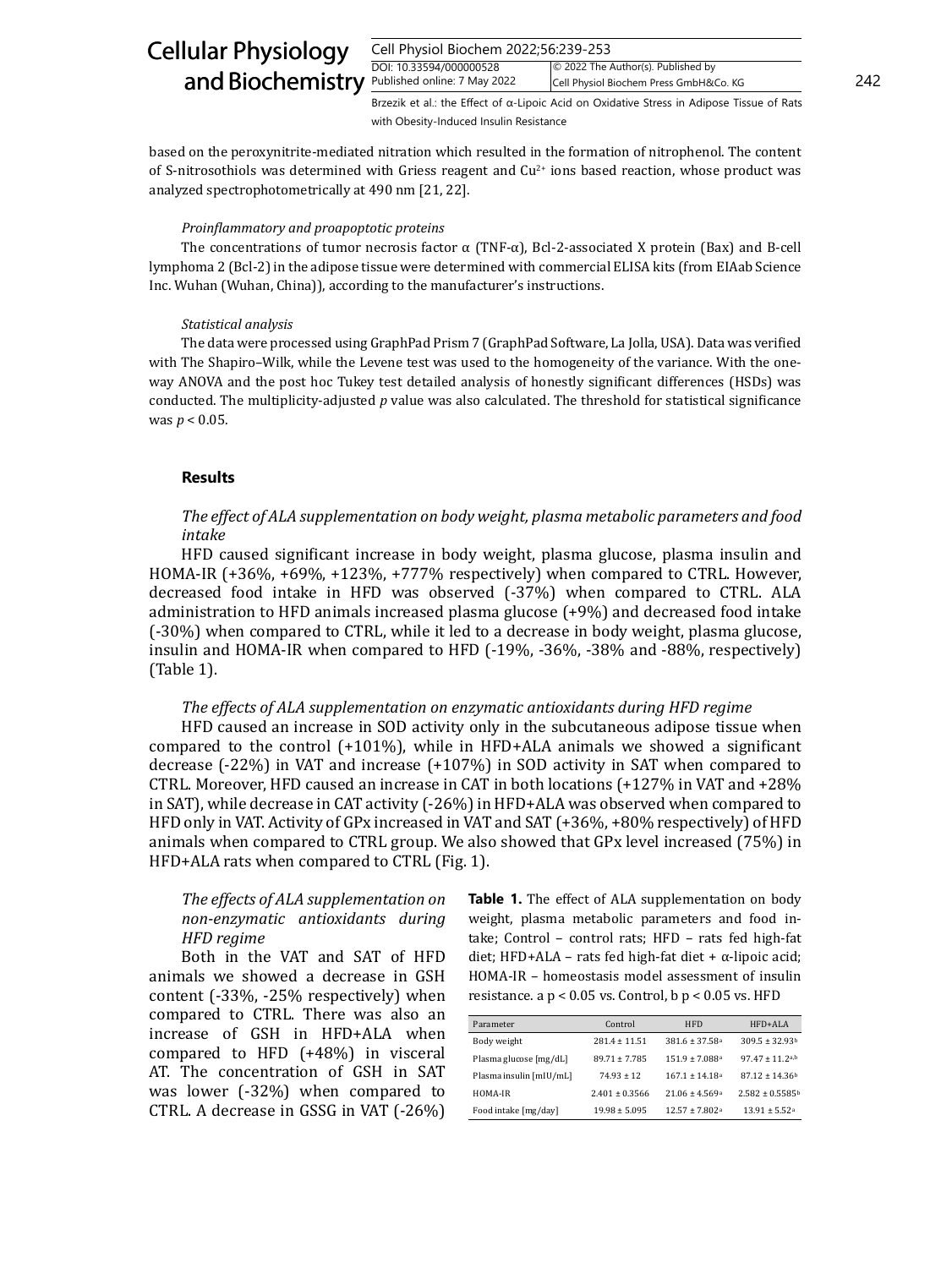#### Cell Physiol Biochem 2022;56:239-253 DOI: 10.33594/000000528 Published online: 7 May 2022 Cell Physiol Biochem Press GmbH&Co. KG 243 Cellular Physiology and Biochemistry Published online: 7 May 2022 © 2022 The Author(s). Published by Brzezik et al.: the Effect of α-Lipoic Acid on Oxidative Stress in Adipose Tissue of Rats

with Obesity-Induced Insulin Resistance

of HFD+ALA animals was observed when compared to HFD. In subcutaneous adipose tissue of HFD animals, [GSH<sup>2</sup>]/[GSSG] content decreased (-52%) when compared to CTRL. Its concentration in HFD+ALA was also lower (-49%) in SAT when compared to CTRL. In HFD+ALA rats, we observed its increased concentration (+114%) when compared to HFD (Fig. 2).

**Fig. 1.** The effect of ALA on: (a) SOD, (b) CAT and (c) GPx concentrations in visceral (VAT) and subcutaneous (SAT) adipose tissue after the HFD feeding; CTRL - control rats; HFD – rats fed the high-fat diet; HFD+ALA – rats fed the high-fat diet and receiving α-lipoic acid; p<0.05, \*\* p<0.01, \*\*\* p<0.001.



**Fig. 2.** The effect of ALA on glutathione metabolism: (a) GSH, (b) GSSG concentration and (c) [GSH2 /GSSG] ratio in visceral (VAT) and subcutaneous (SAT) adipose tissue after the HFD feeding; CTRL - control rats; HFD – rats fed the high-fat diet; HFD + ALA – rats fed the high-fat diet and receiving α-lipoic acid; \* p<0.05, \*\* p<0.01, \*\*\* p<0.001.

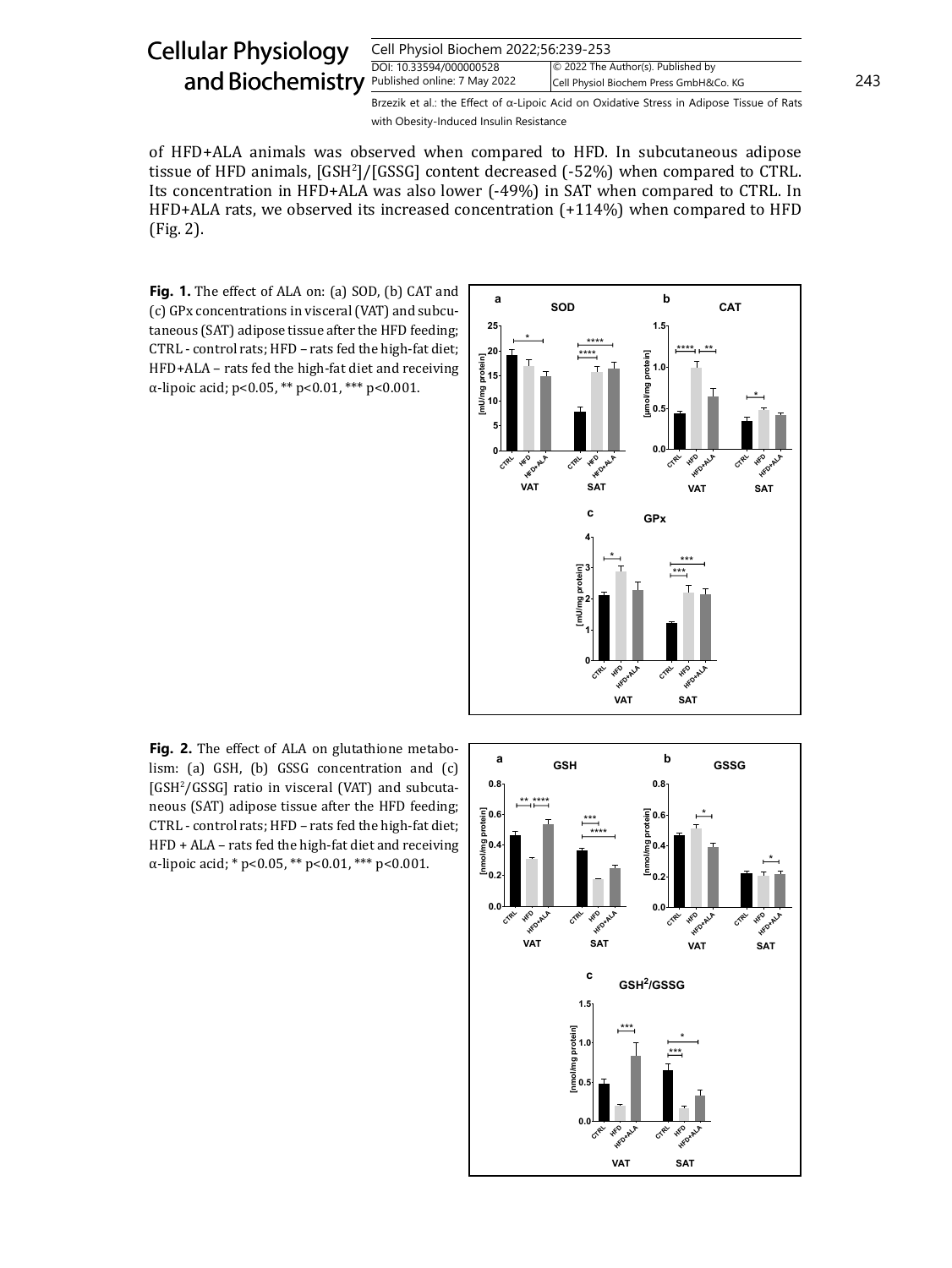#### Cell Physiol Biochem 2022;56:239-253 DOI: 10.33594/000000528 Published online: 7 May 2022 Cell Physiol Biochem Press GmbH&Co. KG 244 Cellular Physiology and Biochemistry Published online: 7 May 2022 © 2022 The Author(s). Published by Brzezik et al.: the Effect of α-Lipoic Acid on Oxidative Stress in Adipose Tissue of Rats

### *The effects of ALA supplementation on protein oxidation during HFD regime*

with Obesity-Induced Insulin Resistance

In the visceral adipose tissue of HFD animals, concentration of PC decreased as compared to both CTRL and HFD+ALA (-76% and -67% respectively). In VAT and SAT, the concentration of AOPP was increased in HFD (+168%, +65 respectively) and HFD+ALA (+116% and +48% respectively) when compared to CTRL. LOOH in VAT and SAT of HFD animals increased significantly (+58%, +176% respectively) when compared to CTRL. Similarly, higher concentration of AOPP was observed in SAT of HFD+ALA rats (+102%) when compared to CTRL group. In VAT, AOPP concentration in HFD+ALA animals decreased when compared to HFD (-45%). In both visceral and subcutaneous AT, concentration of MDA in HFD (+126%, +158% respectively) and HFD+ALA (+65% and +136% respectively) rats increased when compared to CTRL. In VAT, there was a decrease in MDA concentration in HFD+ALA when compared to HFD rats (-66%) (Fig. 3, 4).

#### *The effects of ALA supplementation on protein glycoxidation during HFD regime*

We showed significant changes in the protein glycoxidation products concentrations. In visceral adipose tissue, the concentration of tryptophan was lower (-46%) in HFD when compared to CTRL. Tryptophan content in HFD+ALA group decreased in VAT (-34%), while increased in SAT (+46%) when compared do CTRL. In VAT, kynurenine concentration increased in HFD when compared to CTRL (+59%). Its concentration in HFD+ALA rats decreased in VAT when compared to HFD (-69%) and increased in SAT when compared to CTRL (+38%). In both VAT and SAT, concentration of N-formylkynurenine increased in HFD when compared to CTRL (+43% and +92% respectively). In VAT its concentration decreased in HFD+ALA when compared to HFD (-46%). In SAT there was an increase in N-formylkynurenine in HFD+ALA when compared to CTRL (+84%). In visceral adipose tissue, concentration of dityrosine increased both in HFD and HFD+ALA when compared to CTRL (+140% and +87% respectively). In the same location, dityrosine concentration decreased in HFD+ALA group when compared to HFD (-53%). In subcutaneous AT, concentration

**Fig. 3.** The effect of ALA on: (a) PC and (b) AOPP concentration in visceral (VAT) and subcutaneous (SAT) adipose tissue during the HFD feeding; CTRL - control rats; HFD – rats fed the high-fat diet; HFD  $+$  ALA – rats fed the high-fat diet and receiving  $\alpha$ -lipoic acid; \* p<0.05, \*\* p<0.01, \*\*\* p<0.001.



**Fig. 4.** The effect of ALA on: (A) LOOH and (B) MDA concentration in visceral (VAT) and subcutaneous (SAT) adipose tissue during the HFD feeding; CTRL - control rats; HFD – rats fed the high-fat diet; HFD  $+$  ALA – rats fed the high-fat diet and receiving  $\alpha$ -lipoic acid; \* p<0.05, \*\* p<0.01, \*\*\* p<0.001.

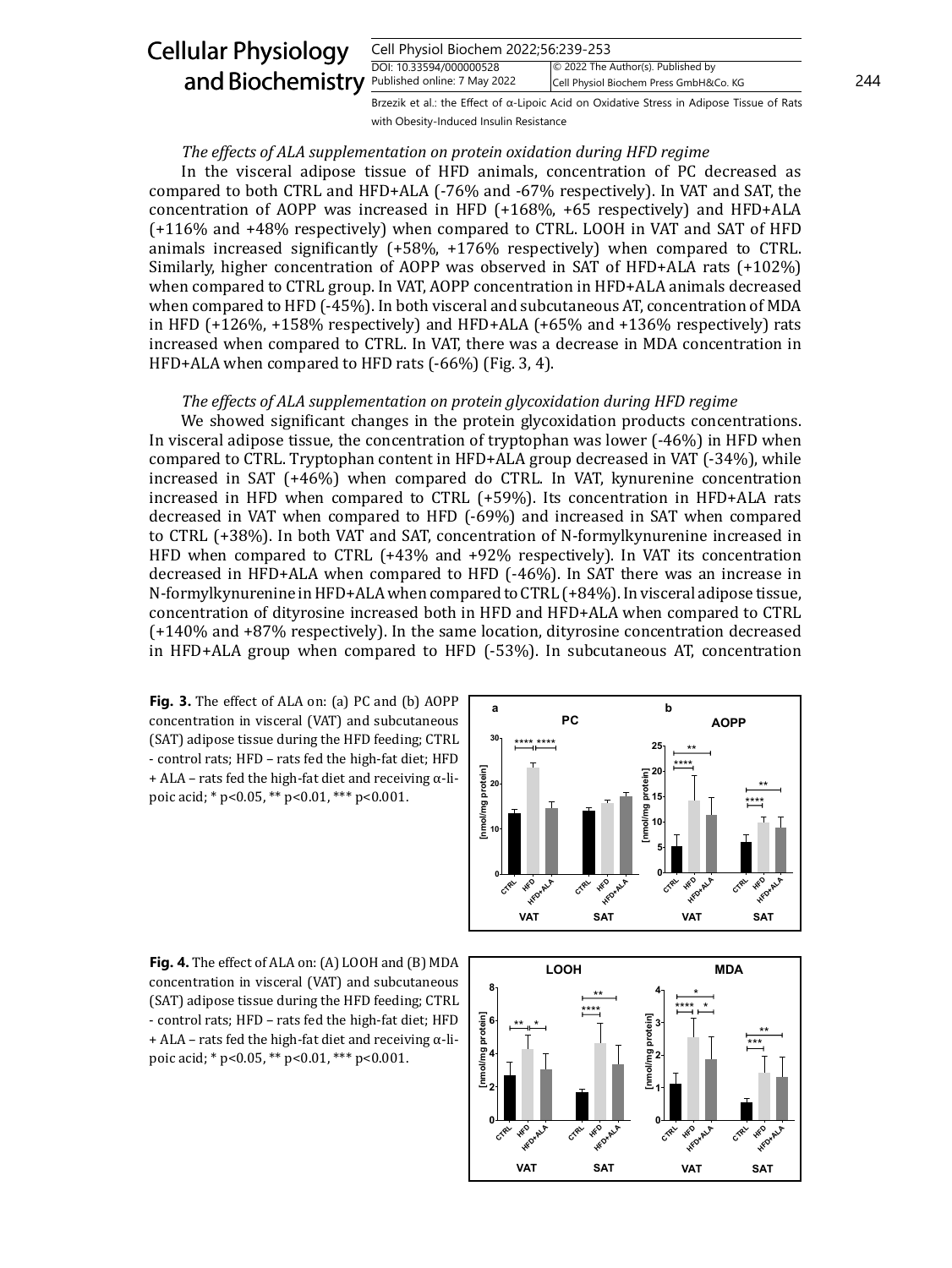| <b>Cellular Physiology</b>                           | Cell Physiol Biochem 2022;56:239-253 |                                                                                                   |     |
|------------------------------------------------------|--------------------------------------|---------------------------------------------------------------------------------------------------|-----|
| and Biochemistry <b>Published online:</b> 7 May 2022 | DOI: 10.33594/000000528              | © 2022 The Author(s). Published by<br>Cell Physiol Biochem Press GmbH&Co. KG                      | 245 |
|                                                      |                                      | Brzezik et al.: the Effect of $\alpha$ -Lipoic Acid on Oxidative Stress in Adipose Tissue of Rats |     |

with Obesity-Induced Insulin Resistance

of dityrosine increased in both HFD and HFD+ALA when compared to CTRL (+136% and +144% respectively). In VAT and SAT of HFD animals, there was a significant increase in AGE concentrations (+46% and +55% respectively) when compared to CTRL (Fig. 5).

### *The effects of ALA supplementation on nitrosative stress during HFD regime*

In both visceral and subcutaneous adipose tissue, we showed that activity of NOX in HFD+ALA animals was significantly higher (+52% and +46% respectively), when compared to CTRL. Concentration of NO in VAT increased in HFD+ALA (+34%) when compared to HFD and decreased in HFD when compared to CTRL (-60%). In VAT, the concentration of peroxynitrite was increased in HFD+ALA (+60%) and in HFD (+63%), when compared to CTRL (Fig. 6).

## *The effects of ALA supplementation on proinflammatory and proapoptotic proteins during HFD regime*

In the visceral and subcutaneous AT, concentration of Bcl-2 decreased in HFD (-50% and -49% respectively) when compared to CTRL. In VAT, its concentration in HFD+ALA rats increased (+50%) when compared to HFD. In VAT, concentration of Bax was lower in CTRL (-98%) and HFD+ALA (-82%) when compared to HFD (Fig. 7).

**Fig. 5.** The effect of ALA on: (a) tryptophan, (b) kynurenine, (c) N-formylkynurenine, (d) dityrosine and (e) AGE activity in visceral (VAT) and subcutaneous (SAT) adipose tissue during the HFD feeding; CTRL - control rats; HFD – rats fed the highfat diet; HFD + ALA – rats fed the high-fat diet and receiving α-lipoic acid; \* p<0.05, \*\* p<0.01, \*\*\* p<0.001.

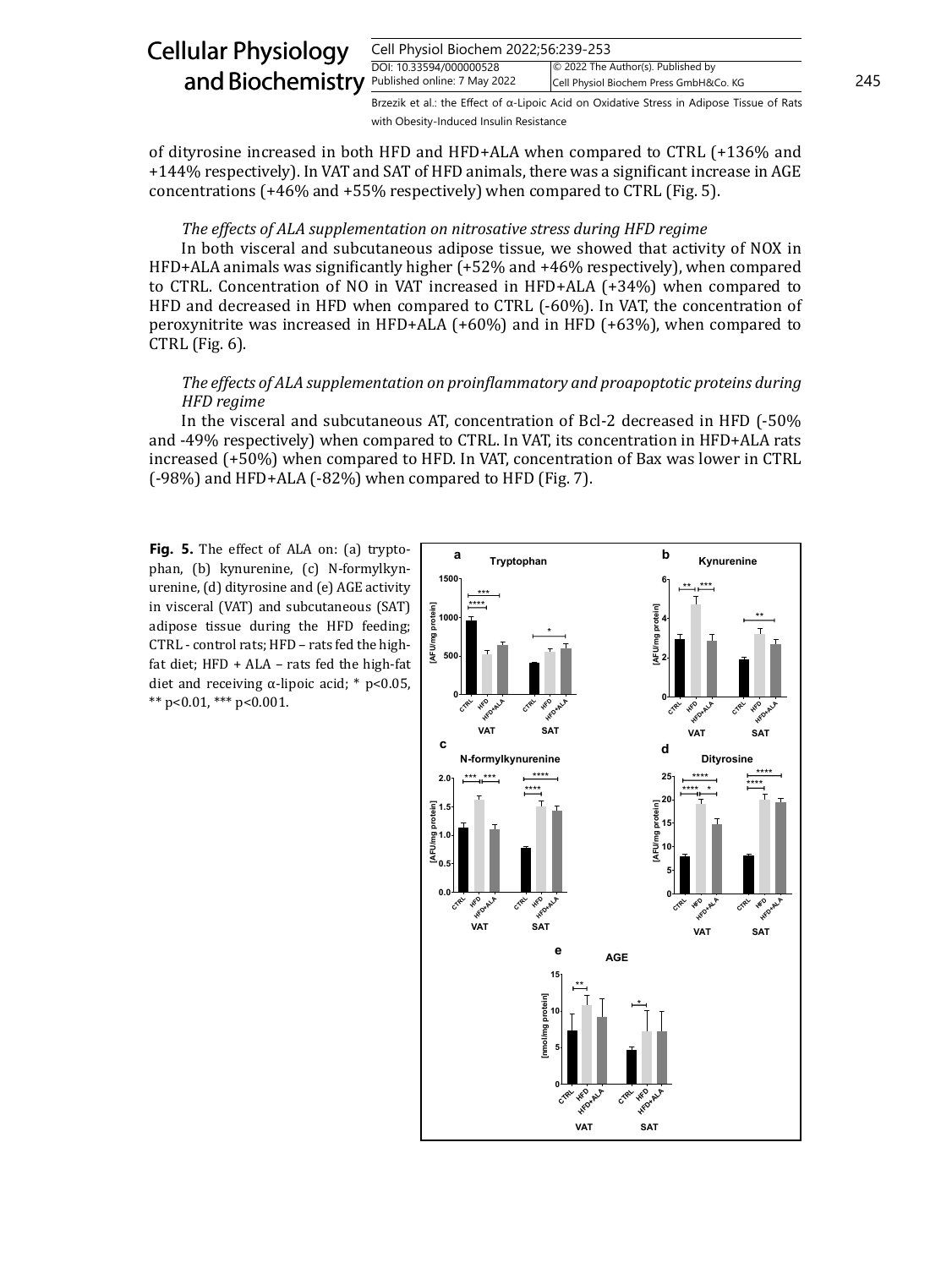| Cell Physiol Biochem 2022;56:239-253 |                                        |     |
|--------------------------------------|----------------------------------------|-----|
| DOI: 10.33594/000000528              | © 2022 The Author(s). Published by     |     |
| Published online: 7 May 2022         | Cell Physiol Biochem Press GmbH&Co. KG | 246 |

Brzezik et al.: the Effect of α-Lipoic Acid on Oxidative Stress in Adipose Tissue of Rats with Obesity-Induced Insulin Resistance

**Fig. 6.** The effect of ALA on: (a) NOX, (b) NO, (c) S-nitrosothiols and (d) peroxynitrite concentration in visceral (VAT) and subcutaneous (SAT) adipose tissue during the HFD feeding; CTRL - control rats; HFD – rats fed the high-fat diet; HFD + ALA – rats fed the high-fat diet and receiving  $\alpha$ -lipoic acid; \* p<0.05, \*\* p<0.01, \*\*\* p<0.001.



**Fig. 7.** The effect of ALA on: (a) Bcl-2, (b) Bax, (c) TNF-α concentration in visceral (VAT) and subcutaneous (SAT) adipose tissue during the HFD feeding; CTRL - control rats; HFD – rats fed the high-fat diet; HFD + ALA – rats fed the high-fat diet and receiving α-lipoic acid; \* p<0.05, \*\* p<0.01, \*\*\* p<0.001.

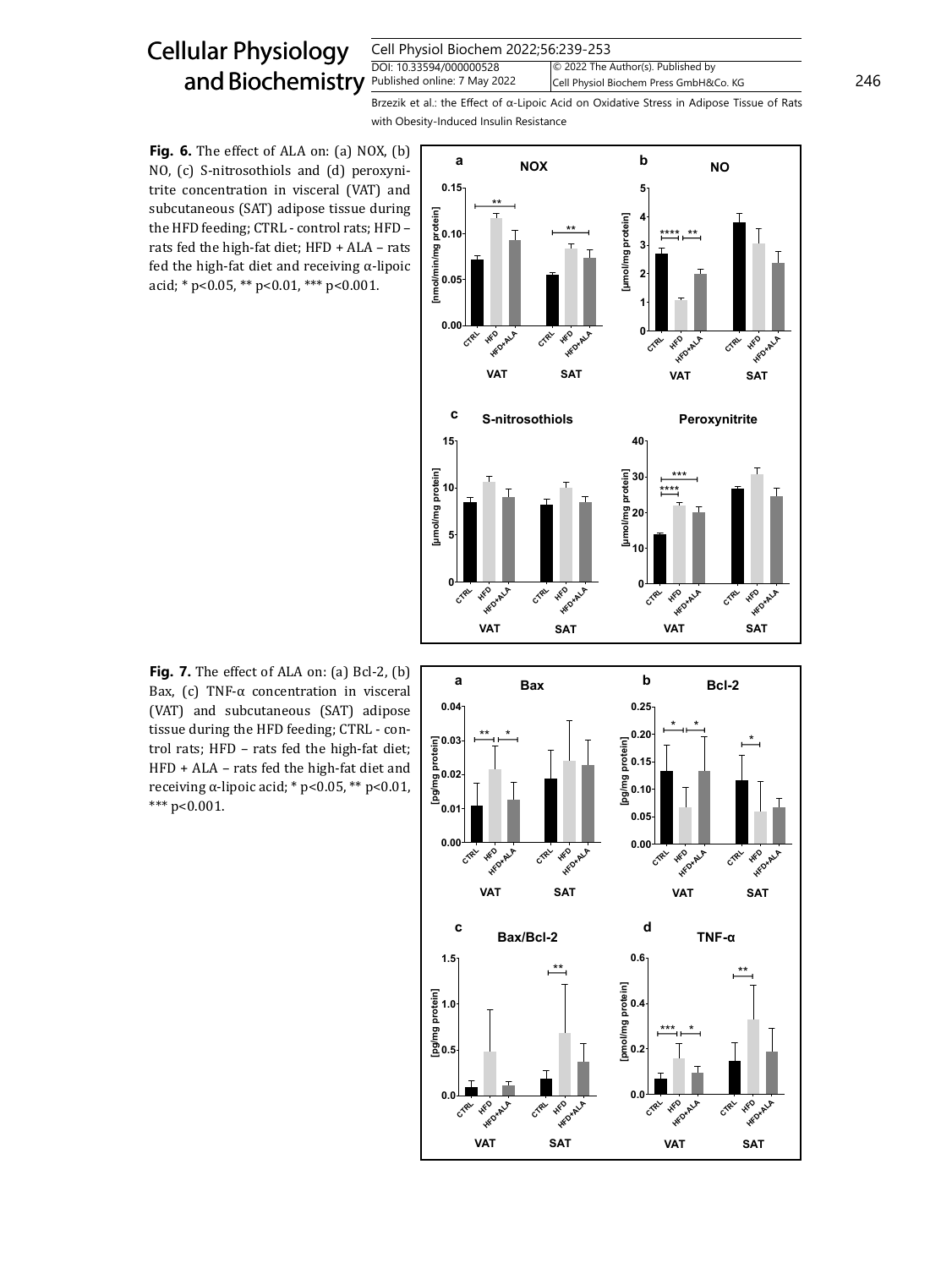| Cell Physiol Biochem 2022;56:239-253 |                                        |     |
|--------------------------------------|----------------------------------------|-----|
| DOI: 10.33594/000000528              | © 2022 The Author(s). Published by     |     |
| Published online: 7 May 2022         | Cell Physiol Biochem Press GmbH&Co. KG | 247 |

Brzezik et al.: the Effect of α-Lipoic Acid on Oxidative Stress in Adipose Tissue of Rats with Obesity-Induced Insulin Resistance

### **Discussion**

Oxidative stress is one of the key factors responsible for the progression of obesity and its metabolic complications. Although experimental studies have shown beneficial outcomes of antioxidant supplementation in the obesity treatment, little is known about their effects on the adipose tissue. Among commonly used antioxidants, recently ALA has gained a lot of attention in the treatment of metabolic diseases [23]. ALA has been shown to lower blood pressure, reduce total cholesterol and LDL fraction as well as prevent LDL oxidation. It also reduces macrophages and cytokines accumulation, triglycerides (TG) levels as well as increases high-density lipoprotein (HDL) [24-26].

Our study is the first to assess the effects of ALA supplementation on enzymatic and non-enzymatic antioxidant systems, protein and lipid glycoxidation, nitrosative stress, and selected inflammatory parameters in the adipose tissue of obese rats. We demonstrated increased oxidative/nitrosative stress and increased secretion of pro-inflammatory cytokines in VAT of rats fed the high-fat diet, while ALA supplementation effectively eliminated redox homeostasis disorders and reduced the inflammatory cascade (Supplementary Table 1 – for all supplementary material see www.cellphysiolbiochem.com).

It has already been proven that AT is one of the main tissues responsible for insulin resistance induction [27-30]. In our study, we demonstrated that HFD induced an increase in body mass and blood glucose level and a decrease in insulin sensitivity, when compared to the standard diet. ALA effectively alleviated these negative outcomes by lowering HOMA index and body mass when compared with the HFD group. It was confirmed that ALA supplementation promotes body weight and fat mass reduction by decreasing food intake and increasing energy expenditure (Fig. 8). The postulated mechanism involves inhibition of hypothalamic AMP-activated protein kinase (AMPK), an enzyme responsible for appetite and satiety regulation, thereby affecting food intake [31]. Weight loss effect of ALA in humans is not that obvious, since some clinical trials showed a positive effect on weight loss in obese and overweight patients [31] whereas in others any effect was observed [32]. Furthermore, according to literature, ALA supplementation improves insulin signaling and increases glucose transporters translocation to the plasma membrane of adipocytes and skeletal muscles. This mechanism has been confirmed *in vitro* and in an animal model of insulin resistance [33-35]. The above results indicate that ALA can be considered beneficial in relation to the treatment of insulin resistance and obesity.

Increased activity of antioxidant enzymes in VAT (↑CAT, ↑GPx) and SAT (↑SOD, ↑CAT, ↑GPx) in obese rats (HFD compared to control) suggests an adaptive mechanism in response to the overproduction of free radicals. It is well known that an increased supply of dietary fats is responsible for the disturbances in the mitochondrial respiratory chain, which, together with chronic inflammation, is a major source of ROS in obesity [36-38]. Although people with obesity accumulate fat in both adipose tissue deposits, VAT releasing adipokines, free fatty acids and glycerol directly into the portal circulation is particularly unfavorable [38]. It matches the results of our study, where the activity of antioxidant enzymes was significantly higher in VAT than in SAT both in the CTRL and HFD groups. Indeed, FFAs enhance gluconeogenesis and overproduction of TG, as well as disrupt insulin signaling in the liver and other target organs. These conditions lead to increased infiltration of AT with macrophages into AT, which further increases the production of free radicals. Oxidative stress is also promoted by the activation of the NF-κB (nuclear factor kappa-light-chainenhancer of activated B cells) transcription factor by adipokines and an increased level of FFAs and glucose in adipose tissue, which not only enhances the production of ROS, but also damages endothelial cells and promotes the inflammatory response [37, 39, 40]. Several studies indicated an increase in the activity of antioxidant enzymes in the adipose tissue of both obese people and animals. Elevated fat intake led to an increase in SOD and CAT activity in the adipose tissue of mice and rats [41, 42]. Contrastingly, it was documented that longterm obesity in women led to a decrease in SOD activity in the AT [43] (similarly to VAT in our study) which suggests that the duration of OS in adipose tissue may determine the level of SOD activity.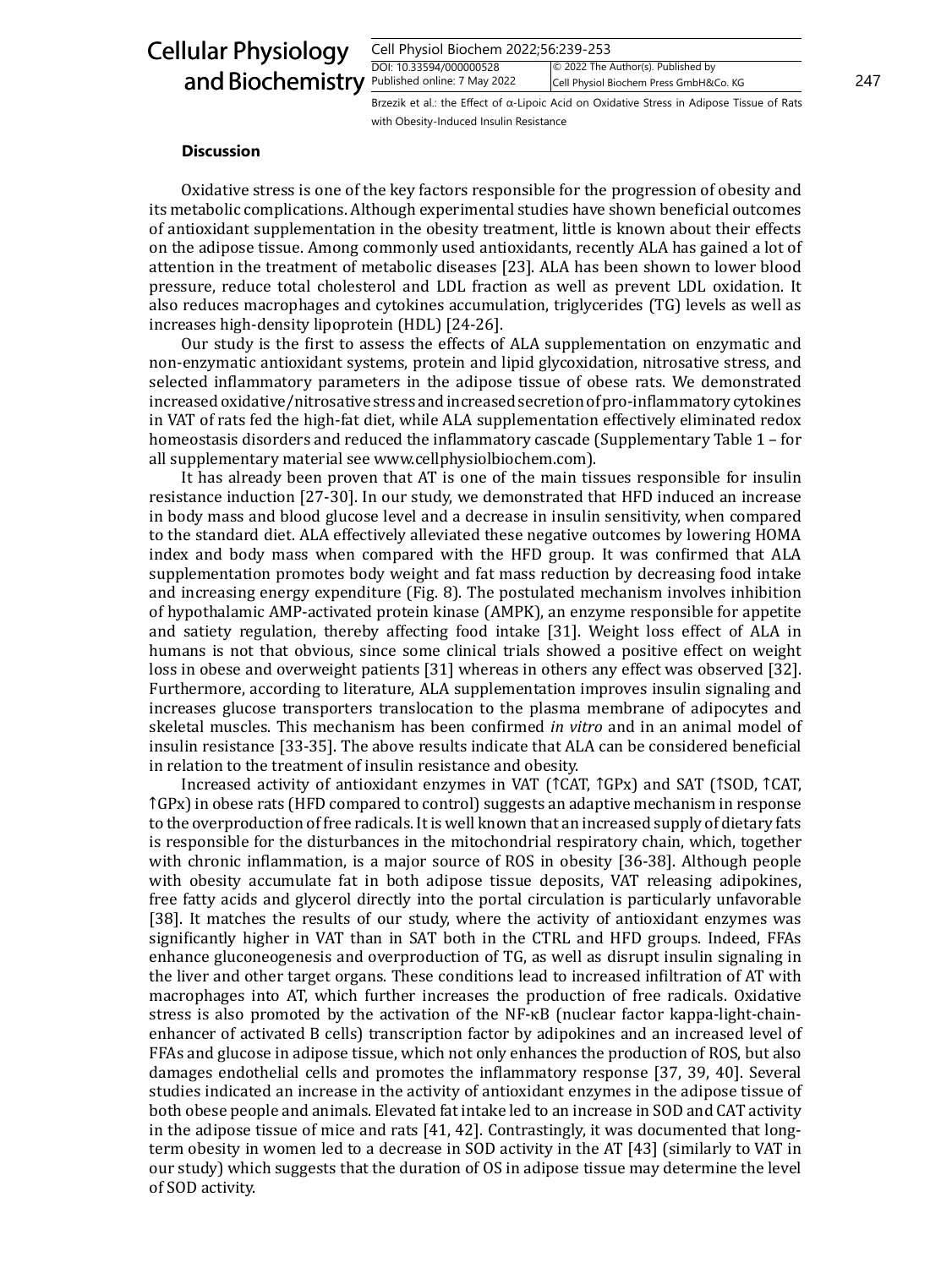#### Cell Physiol Biochem 2022;56:239-253 DOI: 10.33594/000000528 and Biochemistry **Published online: 7 May 2022** Cell Physiol Biochem Press GmbH&Co. KG 248 Cellular Physiology © 2022 The Author(s). Published by Cell Physiol Biochem Press GmbH&Co. KG Brzezik et al.: the Effect of α-Lipoic Acid on Oxidative Stress in Adipose Tissue of Rats

with Obesity-Induced Insulin Resistance

Several studies evidence a positive systemic ALA role in promoting antioxidant activity. For instance, a dose of 600 mg/day ALA increased plasma SOD activity in diabetic patients [44] as well as rats fed a hypercaloric choline-deficient diet showed a significant increase in plasma SOD after receiving ALA [45]. Moreover, ALA supplementation restored the transcription of gene encoding SOD which was decreased by HFD in mice plasma [46]. Interestingly, in our study we have not observed any significant effects of ALA supplementation on the activity of enzymatic antioxidants in the adipose tissue of obese rats. ALA supplementation lowered only CAT activity only in VAT, which suggests a decreased production of hydrogen peroxide due to antioxidant treatment (Fig. 8). It is well documented that CAT is responsible for enzymatic breakdown of hydrogen peroxide at its high concentration, whereas, under its physiological concentrations, GPx is mainly responsible for  $H_2O_2$  decomposition.

ALA, in contrast to common antioxidants (vitamin C and E) possesses both hydrophilic and hydrophobic properties and thus may express its antioxidant activity in the plasma membrane as well as in the cytosol [47]. An array of ALA antioxidative properties include ROS scavenging (hydroxyl radicals and hypochlorous acid) and thus preventing protein carbonyl formation as well as antioxidants regeneration (GSH, vitamins C and E). Moreover, ALA forms stable complexes with divalent metal ions thus reducing the risk of iron-induced oxidative stress. Some of the metabolic effects of ALA supplementation may origin also from the regulation of gene expression (i.e. Nrf-2 or PPARs) or inhibition of the activation of NFκB [47].

Despite the induction of enzymatic antioxidant barrier, in our experiment we observed increased oxidation/glycation of proteins and lipids, as well as nitrosative damage to the VAT more than to SAT (especially in HFD groups). This can be explained by the reduced concentration of GSH and the redox ratio in both VAT and SAT in obese animals. Indeed, the activity of antioxidant enzymes in the AT is significantly lower compared to other tissues, and low molecular weight antioxidants such as GSH play the most important role in protection against ROS generation. ALA supplementation improves glutathione metabolism in AT of obese rats: it significantly increases the concentration of GSH and the redox ratio in VAT, as well as reduces the concentration of GSSG in both types of adipose tissue (Fig. 8). It was previously shown that adequate GSH concentration in the adipose tissue is critical for lipogenesis (maintenance of mitochondrial GPAT activity) [48]. GSH deficiency impairs

**Fig. 8.** The summary of ALA effects in visceral (VAT) and subcutaneous (SAT) adipose tissue of HFD rats; HFD – high-fat diet; ALA – α-lipoic acid.

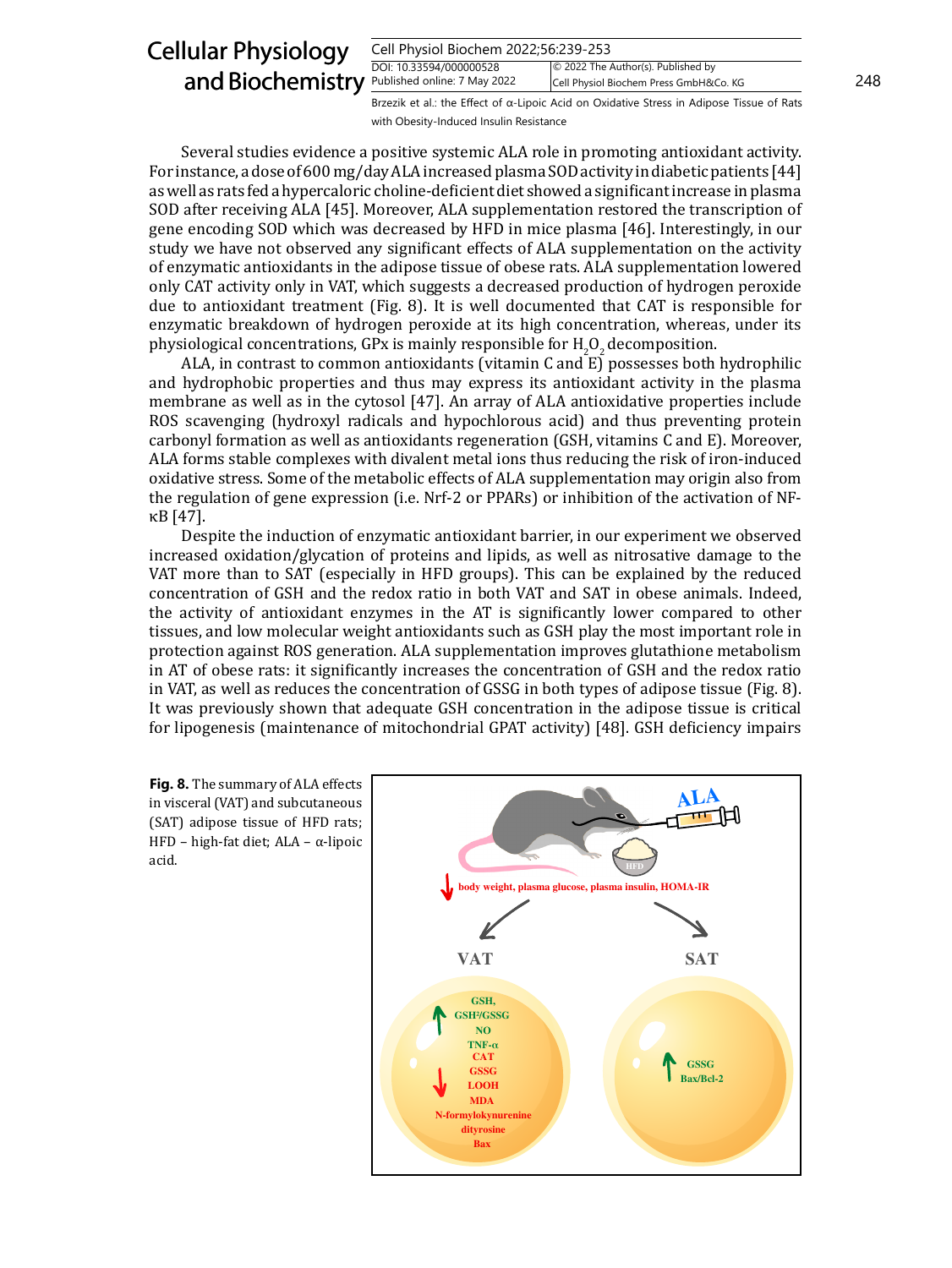#### Cell Physiol Biochem 2022;56:239-253 DOI: 10.33594/000000528 Published online: 7 May 2022 Cell Physiol Biochem Press GmbH&Co. KG 249 Cellular Physiology and Biochemistry Published online: 7 May 2022 © 2022 The Author(s). Published by Brzezik et al.: the Effect of α-Lipoic Acid on Oxidative Stress in Adipose Tissue of Rats

with Obesity-Induced Insulin Resistance

insulin signaling and activity in the adipose tissue. Due to higher lipolytic activity together with increased basal glucose uptake and thus faster triacylglycerol turnover VAT is more prone to GSH depletion than SAT. It was suggested that in obese subjects a decline in GSH level may be an early sign of diminished adipose fat storage buffering capacity [49].

The role of glutathione metabolism disorders in the development of insulin resistance, type 2 diabetes, arterial hypertension and metabolic syndrome is particularly emphasized. By stimulating GSH biosynthesis, ALA effectively reduces redox homeostasis disturbances in the adipose tissue of obese rats, as well as reduces local inflammation. Indeed, in our study we demonstrated a reduced activity of pro-oxidative enzymes, the intensity of oxidative, carbonyl and nitrosative stress, as well as the concentration of pro-inflammatory cytokines in both VAT and SAT in HFD-fed rats supplemented with ALA. However, we noted a more favorable effect of ALA in VAT. Previous studies have shown that ALA inhibits NFκB activation, reduces T-cell migration in response to chemokines and T-cell adhesion to endothelial cells [50]. In this study, we also showed the protective effects of ALA on the adipose tissue apoptosis. Although we did not directly assess the rate of ROS production, the decreased NOX activity under ALA supplementation may explain the inhibition of apoptosis in the VAT. It is well known that the primary driver of apoptosis is an increase in free radicals in the cell.

Redox imbalance can modify cell membrane phospholipids responsible for the structural changes and the loss of their physiological functions [51-53]. The resultant lipid hydroperoxides and their metabolites may further damage the proteins and DNA of adipose tissue. Importantly, many studies have demonstrated a relationship between disturbances in redox homeostasis and the progression of obesity and its metabolic complications [54, 55]. In patients with obesity, increased levels of plasma dityrosine, kynurenine, N-formylkynurenine and AGE as well as a decreased plasma tryptophan level was observed in comparison to healthy controls [56, 57]. What is more, it is already proven that elevated AGE level, as observed in our study, may be responsible for the development of diabetes complications. AGE receptor (RAGE) in adipose tissue may promote adipocyte proliferation and thereby be involved in the development of obesity [58, 59].

It is well known that visceral adipose tissue is metabolically more active than the subcutaneous. It is characterized by a higher density and expression of β3-adrenergic receptors, which explains increased lipolysis and the release of large amounts of FFAs [60, 61]. Importantly, VAT is also more sensitive to the lipolytic effects of catecholamines and glucocorticoids and resistant to the lipogenic effects of insulin. Although our study does not explain mechanistically the protective effect of ALA on VAT, it may result from inhibition of the NF-κB signaling pathway by blocking p65 phosphorylation and degradation of IκBα and/or be a consequence of its ability to regenerate vitamin E. As demonstrated *in vitro*, decreased NF-κB expression results in inhibition of protein kinase C responsible for IκB phosphorylation, a decrease in TNF $\alpha$  and IL-6 production, as well as induction of the Nrf2 pathway stimulating the expression of antioxidant genes.

### **Conclusion**

• ALA normalizes body weight, blood glucose level as well as systemic HOMA-IR in the insulin resistant rats.

• ALA inhibits the activity of pro-oxidant and pro-nitrating enzymes mainly in VAT in the insulin resistant rats.

ALA improves GSH biosynthesis in both adipose tissue deposits (VAT and SAT) in the insulin resistant rats.

ALA prevents oxidation, carbonylation and glycation of proteins and lipids mainly in VAT in the insulin resistant rats.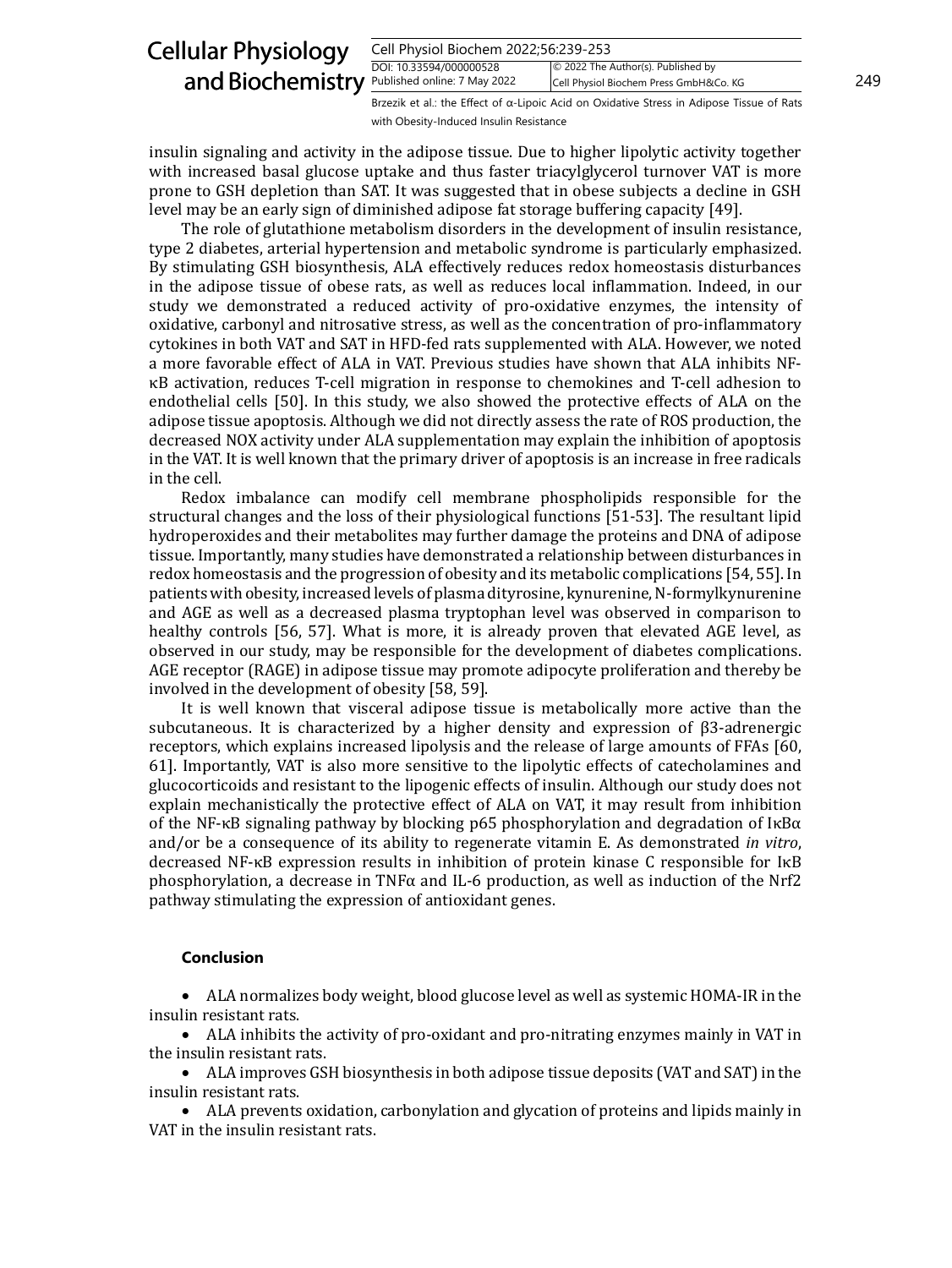| Cell Physiol Biochem 2022;56:239-253 |                                        |     |
|--------------------------------------|----------------------------------------|-----|
| DOI: 10.33594/000000528              | © 2022 The Author(s). Published by     |     |
| Published online: 7 May 2022         | Cell Physiol Biochem Press GmbH&Co. KG | 250 |

Brzezik et al.: the Effect of α-Lipoic Acid on Oxidative Stress in Adipose Tissue of Rats with Obesity-Induced Insulin Resistance

### **Acknowledgements**

## *Author Contributions*

Conceptualization, P.D-B., E.Ż., M.M., A.Z. and A.C.; data curation, P.D-B., E.Ż., and M.M.; funding acquisition, P.D-B., E.Ż. and A.C.; investigation, P.D-B., E.Ż., and M.M.; methodology, M.M.; visualization, P.D-B.; writing—original draft, P.D-B., E.Ż., M.M.; writing—review and editing, P.D-B., E.Ż., M.M. and A.C. All authors have read and agreed to the published version of the manuscript.

## *Funding Sources*

This work was supported by the Medical University of Bialystok, grants number SUB/1/NN/21/001/1118 and SUB/1/DN/21/011/1118.

## *Statement of Ethics*

Animal experiments conform to internationally accepted standards and have been approved by the appropriate institutional review body. The study was conducted according to the guidelines of the Declaration of Helsinki and approved by the Local Ethics Committee of University of Warmia and Mazury in Olsztyn, Poland (protocol code 21/2017 approved on 28 March 2017).

## **Disclosure Statement**

The authors declare that no conflicts of interest exist.

## **References**

- 1 Wild S, Roglic G, Green A, Sicree R, King H: Global prevalence of diabetes: estimates for the year 2000 and projections for 2030. Diabetes Care 2004;27:1047-1053.
- 2 Yazıcı D, Sezer H: Insulin Resistance, Obesity and Lipotoxicity. Adv Exp Med Biol 2017;960:277-304.
- Sethi JK, Vidal-Puig AJ: Thematic review series: adipocyte biology. Adipose tissue function and plasticity orchestrate nutritional adaptation. J Lipid Res 2007;48:1253-1262.
- 4 Bays HE, González-Campoy JM, Bray GA, Kitabchi AE, Bergman DA, Schorr AB, Rodbard HW, Henry RR: Pathogenic potential of adipose tissue and metabolic consequences of adipocyte hypertrophy and increased visceral adiposity. Expert Rev Cardiovasc Ther 2008;6:343-368.
- 5 Boden G: Obesity, insulin resistance and free fatty acids. Curr Opin Endocrinol Diabetes Obes 2011;18:139– 143.
- 6 Itani SI, Ruderman NB, Schmieder F, Boden G: Lipid-induced insulin resistance in human muscle is associated with changes in diacylglycerol, protein kinase C, and IkappaB-alpha. Diabetes 2002;51:2005- 2011.
- 7 Furukawa S, Fujita T, Shimabukuro M, Iwaki M, Yamada Y, Nakajima Y, Nakayama O, Makishima M, Matsuda M, Shimomura I: Increased oxidative stress in obesity and its impact on metabolic syndrome. J Clin Invest 2004;114:1752-1761.
- 8 Thirunavukkarasu V, Anuradha CV: Influence of alpha-lipoic acid on lipid peroxidation and antioxidant defence system in blood of insulin-resistant rats. Diabetes Obes Metab 2004;6:200-207.
- 9 Estrada DE, Ewart HS, Tsakiridis T, Volchuk A, Ramlal T, Tritschler H, Klip A: Stimulation of glucose uptake by the natural coenzyme alpha-lipoic acid/thioctic acid: participation of elements of the insulin signaling pathway. Diabetes 1996;45:1798-1804.
- 10 Maddux BA, See W, Lawrence JC Jr, Goldfine AL, Goldfine ID, Evans JL: Protection against oxidative stressinduced insulin resistance in rat L6 muscle cells by mircomolar concentrations of alpha-lipoic acid. Diabetes 2001;50:404-410.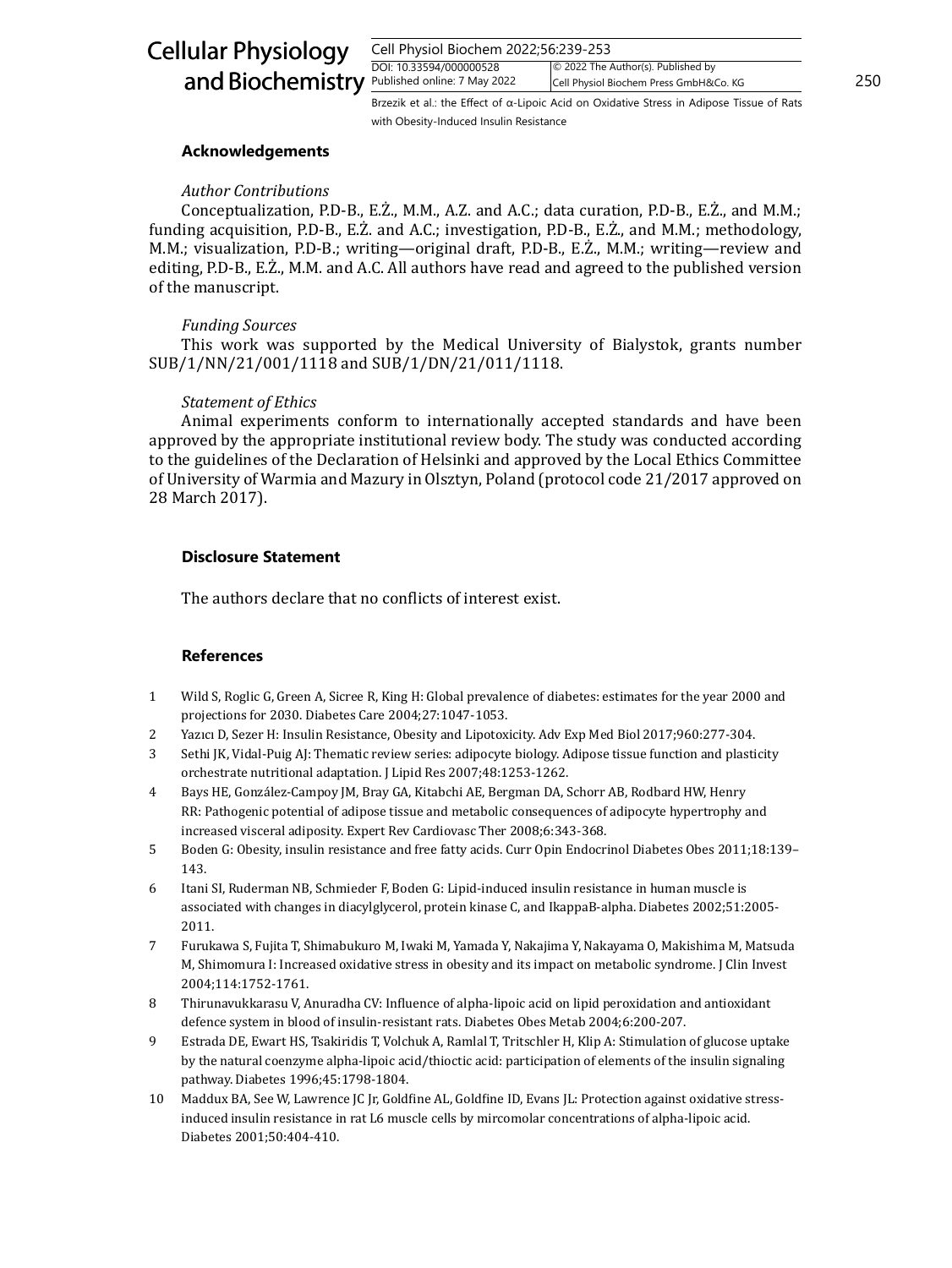Cell Physiol Biochem 2022;56:239-253

DOI: 10.33594/000000528 Published online: 7 May 2022 Cell Physiol Biochem Press GmbH&Co. KG 251 © 2022 The Author(s). Published by

Brzezik et al.: the Effect of α-Lipoic Acid on Oxidative Stress in Adipose Tissue of Rats with Obesity-Induced Insulin Resistance

- 11 Jeffrey S, Isaac Samraj P, Sundara Raj B: Therapeutic Benefits of Alpha-Lipoic Acid Supplementation in Diabetes Mellitus: A Narrative Review. J Diet Suppl 2021; DOI: 10.1080/19390211.2021.2020387.
- 12 Thaakur S, Himabindhu G: Effect of alpha lipoic acid on the tardive dyskinesia and oxidative stress induced by haloperidol in rats. J Neural Transm 2009;116:807-814.
- 13 Myzak MC, Carr AC: Myeloperoxidase-dependent caspase-3 activation and apoptosis in HL-60 cells: protection by the antioxidants ascorbate and (dihydro)lipoic acid. Redox Rep 2002;7:47-53.
- 14 Marsh SA, Pat BK, Gobe GC, Coombes JS: Evidence for a non-antioxidant, dose-dependent role of α -lipoic acid in caspase-3 and ERK2 activation in endothelial cells. Apoptosis 2005;10:657-665.
- 15 Gomes MB, Negrato CA: Alpha-lipoic acid as a pleiotropic compound with potential therapeutic use in diabetes and other chronic diseases. Diabetol Metab Syndr 2014;6:80.
- 16 Erickson N, Zafron M, Harding S V., Marinangeli CPF, Rideout TC: Evaluating the Lipid-Lowering Effects of α-lipoic Acid Supplementation: A Systematic Review. J Diet Suppl 2020;17:753-767.
- 17 Fiedler SE, Spain RI, Kim E, Salinthone S: Lipoic acid modulates inflammatory responses of monocytes and monocyte-derived macrophages from healthy and relapsing-remitting multiple sclerosis patients. Immunol Cell Biol 2021;99:107-115.
- 18 Nourooz-Zadeh J, Tajaddini-Sarmadi J, Wolff SP: Measurement of plasma hydroperoxide concentrations by the ferrous oxidation-xylenol orange assay in conjunction with triphenylphosphine. Anal Biochem 1994;220:403-409.
- 19 Borys J, Maciejczyk M, Krętowski AJ, Antonowicz B, Ratajczak-Wrona W, Jabłońska E, Załęski P, Waszkiel D, Ładny JR, Żukowski P, Zalewska A: The Redox Balance in Erythrocytes, Plasma, and Periosteum of Patients with Titanium Fixation of the Jaw. Front Physiol 2017;8:386.
- 20 Reznick AZ, Packer L: Oxidative damage to proteins: spectrophotometric method for carbonyl assay. Methods Enzymol 1994;233:357-363.
- 21 Borys J, Maciejczyk M, Antonowicz B, Krętowski A, Sidun J, Domel E, Dąbrowski JR, Ładny JR, Morawska K, Zalewska A: Glutathione Metabolism, Mitochondria Activity, and Nitrosative Stress in Patients Treated for Mandible Fractures. J Clin Med 2019;8:127.
- 22 Wink DA, Kim S, Coffin D, Cook JC, Vodovotz Y, Chistodoulou D, Jourd'heuil D, Grisham MB: Detection of S-nitrosothiols by fluorometric and colorimetric methods. Methods Enzymol 1999;301:201-211.
- 23 Akbari M, Ostadmohammadi V, Tabrizi R, Mobini M, Lankarani KB, Moosazadeh M, Heydari ST, Chamani M, Kolahdooz F, Asemi Z: The effects of alpha-lipoic acid supplementation on inflammatory markers among patients with metabolic syndrome and related disorders: a systematic review and meta-analysis of randomized controlled trials. Nutr Metab (Lond) 2018;15:39.
- 24 Muellenbach EA, Diehl CJ, Teachey MK, Lindborg KA, Archuleta TL, Harrell NB, Andersen G, Somoza V, Hasselwander O, Matuschek M, Henriksen EJ: Interactions of the advanced glycation end product inhibitor pyridoxamine and the antioxidant alpha-lipoic acid on insulin resistance in the obese Zucker rat. Metabolism 2008;57:1465-1472.
- 25 Borcea V, Nourooz-Zadeh J, Wolff SP, Klevesath M, Hofmann M, Urich H, Wahl P, Ziegler R, Tritschler H, Halliwell B, Nawroth PP: alpha-Lipoic acid decreases oxidative stress even in diabetic patients with poor glycemic control and albuminuria. Free Radic Biol Med 1999;26:1495-1500.
- 26 Mohammadi V, Khorvash F, Feizi A, Askari G: Does Alpha-lipoic Acid Supplementation Modulate Cardiovascular Risk Factors in Patients with Stroke? A Randomized, Double-blind Clinical Trial. Int J Prev Med 2018;5:9-34.
- 27 Scherer PE: Adipose tissue: from lipid storage compartment to endocrine organ. Diabetes 2006;55:1537- 1545.
- 28 Gómez-Hernández A, Beneit N, Díaz-Castroverde S, Escribano Ó: Differential Role of Adipose Tissues in Obesity and Related Metabolic and Vascular Complications. Int J Endocrinol 2016;2016:1216783.
- 29 Lee BC, Lee J: Cellular and molecular players in adipose tissue inflammation in the development of obesityinduced insulin resistance. Biochim Biophys Acta 2014;1842:446-462.
- 30 Mittendorfer B. Origins of metabolic complications in obesity: adipose tissue and free fatty acid trafficking. Curr Opin Clin Nutr Metab Care 2011;14:535-541.
- 31 Kucukgoncu S, Zhou E, Lucas KB, Tek C: Alpha-lipoic acid (ALA) as a supplementation for weight loss: results from a meta-analysis of randomized controlled trials. Obes Rev 2017;18:594-601.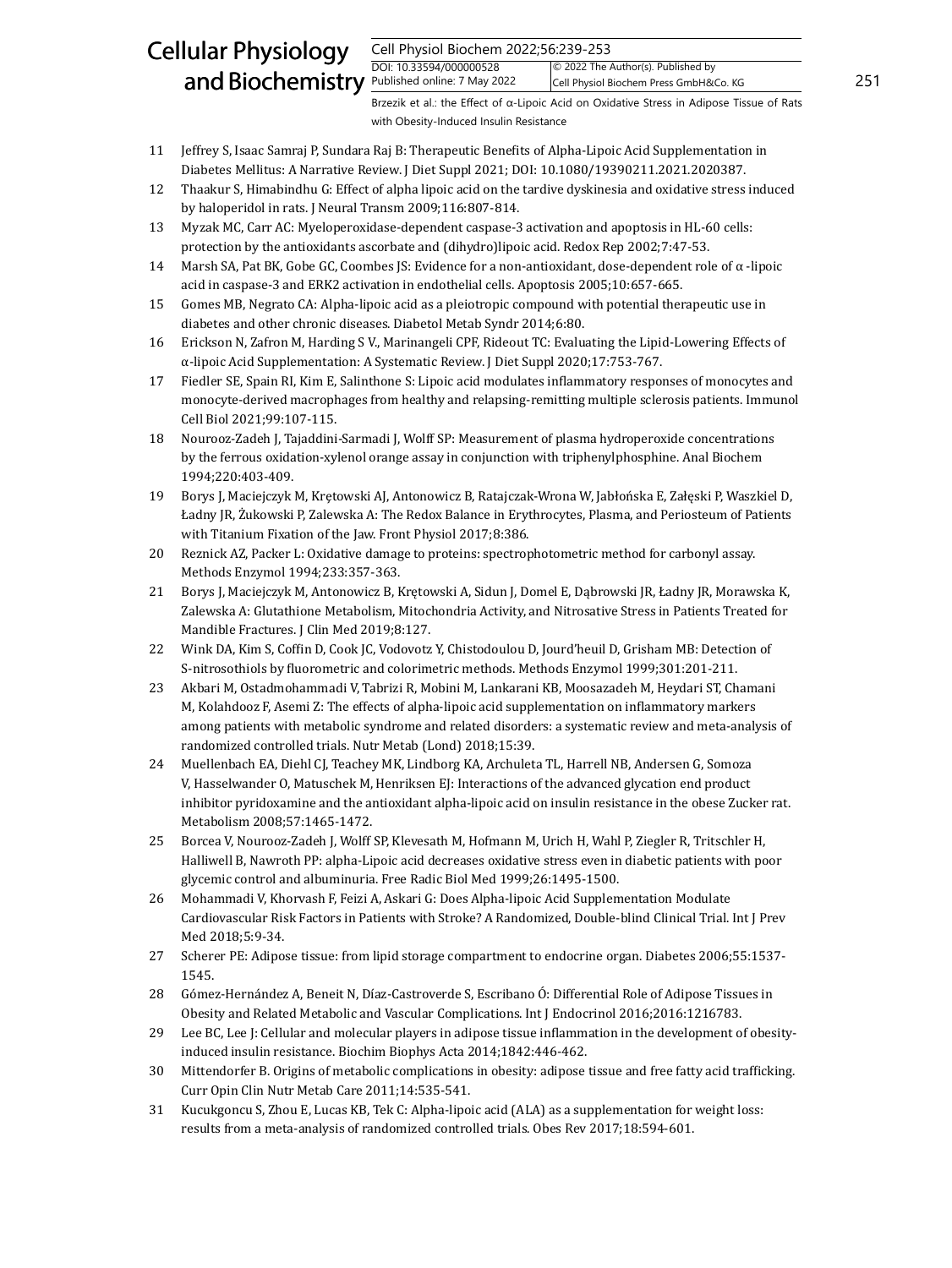Cell Physiol Biochem 2022;56:239-253

DOI: 10.33594/000000528 Published online: 7 May 2022 Cell Physiol Biochem Press GmbH&Co. KG 252 © 2022 The Author(s). Published by

Brzezik et al.: the Effect of α-Lipoic Acid on Oxidative Stress in Adipose Tissue of Rats with Obesity-Induced Insulin Resistance

- 32 Koh EH, Lee WJ, Lee SA, Kim EH, Cho EH, Jeong E, Kim DW, Kim MS, Park JY, Park KG, Lee HJ, Lee IK, Lim S, Jang HC, Lee KH, Lee KU: Effects of alpha-lipoic Acid on body weight in obese subjects. Am J Med 2011;124:85.e1-8.
- 33 Biewenga GP, Haenen GR, Bast A: The pharmacology of the antioxidant lipoic acid. Gen Pharmacol 1997;29:315-331.
- 34 Carbonelli MG, Di Renzo L, Bigioni M, Di Daniele N, De Lorenzo A, Fusco MA: Alpha-lipoic acid supplementation: a tool for obesity therapy?. Curr Pharm Des 2010;16:840-846.
- 35 Ansar H, Mazloom Z, Kazemi F, Hejazi N: Effect of alpha-lipoic acid on blood glucose, insulin resistance and glutathione peroxidase of type 2 diabetic patients. Saudi Med J 2011;32:584-588.
- 36 Gao Z, Zhang X, Zuberi A, et al.: Inhibition of insulin sensitivity by free fatty acids requires activation of multiple serine kinases in 3T3-L1 adipocytes. Mol Endocrinol 2004;18:2024–2034.
- 37 Harford KA, Reynolds CM, McGillicuddy FC, Roche HM: Fats, inflammation and insulin resistance: insights to the role of macrophage and T-cell accumulation in adipose tissue. Proc Nutr Soc 2011;70:408-417.
- 38 Mittendorfer B.: Origins of metabolic complications in obesity: adipose tissue and free fatty acid trafficking. Curr Opin Clin Nutr Metab Care 2011;14,:535–541.
- 39 Kahn CR, Wang G, Lee KY: Altered adipose tissue and adipocyte function in the pathogenesis of metabolic syndrome. J Clin Invest 2019;129:3990-4000.
- 40 Villarroya F, Cereijo R, Gavaldà-Navarro A, Villarroya J, Giralt M. Inflammation of brown/beige adipose tissues in obesity and metabolic disease. J Intern Med 2018;284:492-504.
- 41 Nakao C, Ookawara T, Sato Y, Kizaki T, Imazeki N, Matsubara O, Haga S, Suzuki K, Taniguchi N, Ohno H: Extracellular superoxide dismutase in tissues from obese (ob/ob) mice. Free Radic Res 2000;33:229-241.
- 42 Farhangi MA, Mesgari-Abbasi M, Hajiluian G, Nameni G, Shahabi P: Adipose Tissue Inflammation and Oxidative Stress: the Ameliorative Effects of Vitamin D. Inflammation 2017;40:1688-1697.
- 43 Amirkhizi F, Siassi F, Minaie S, Djalali M, Rahimi A, Chamari M. Is obesity associated with increased plasma lipid peroxidation and oxidative stress in women. ARYA Atheroscler 2007;2:189–192.
- 44 Sun H, Yao W, Tang Y, Zhuang W, Wu D, Huang S, Sheng H: Urinary exosomes as a novel biomarker for evaluation of α-lipoic acid's protective effect in early diabetic nephropathy. J Clin Lab Anal 2017;31:e22129.
- 45 Kravchenko LV, Aksenov IV, Nikitin NS, Guseva GV, Avrenyeva LI, Trusov NV, Balakina AS, Tutelyan VA: Lipoic Acid Exacerbates Oxidative Stress and Lipid Accumulation in the Liver of Wistar Rats Fed a Hypercaloric Choline-Deficient Diet. Nutrients 2021;10;13:1999.
- 46 Yang RL, Li W, Shi YH, Le GW: Lipoic acid prevents high-fat diet-induced dyslipidemia and oxidative stress: a microarray analysis. Nutrition 2008;24:582-588.
- 47 Golbidi S, Badran M, Laher IL Diabetes and alpha lipoic Acid. Front Pharmacol 2011;2:69.
- 48 Jamdar SC, Soo E, Cao WF: Effect of glutathione deficiency on the adipocyte sn-glycerol-3-phosphate acyltransferase. Biochim Biophys Acta 1998;1393:41-48.
- 49 Jankovic A, Korac A, Srdic-Galic B, Buzadzic B, Otasevic V, Stancic A, Vucetic M, Markelic M, Velickovic K, Golic I, Korac B: Differences in the redox status of human visceral and subcutaneous adipose tissues- relationships to obesity and metabolic risk. Metabolism 2014;63:661-671.
- 50 Hill JH, Solt C, Foster MT: Obesity associated disease risk: the role of inherent differences and location of adipose depots. Horm Mol Biol Clin Investig 2018; DOI: 10.1515/hmbci-2018-0012.
- 51 Ayala A, Muñoz MF, Argüelles S: Lipid peroxidation: production, metabolism, and signaling mechanisms of malondialdehyde and 4-hydroxy-2-nonenal. Oxid Med Cell Longev 2014;2014:360438.
- 52 Chen J, Zeng L, Xia T, Li S, Yan T, Wu S, Qiu G, Liu Z. Toward a biomarker of oxidative stress: a fluorescent probe for exogenous and endogenous malondialdehyde in living cells. Anal Chem 2015;87:8052-8056.
- 53 Nomura K, Imai H, Koumura T, Kobayashi T, Nakagawa Y: Mitochondrial phospholipid hydroperoxide glutathione peroxidase inhibits the release of cytochrome c from mitochondria by suppressing the peroxidation of cardiolipin in hypoglycaemia-induced apoptosis. Biochem J 2000;351:183-193.
- 54 Hauck AK, Bernlohr DA: Oxidative stress and lipotoxicity. J Lipid Res 2016;57:1976-1986.
- 55 Szymczak-Pajor I, Miazek K, Selmi A, Balcerczyk A, Śliwińska A. The Action of Vitamin D in Adipose Tissue: Is There the Link between Vitamin D Deficiency and Adipose Tissue-Related Metabolic Disorders? Int J Mol Sci 2022;23:956.
- 56 Choromańska B, Myśliwiec P, Łuba M, Wojskowicz P, Myśliwiec H, Choromańska K, Dadan J, Żendzian-Piotrowska M, Zalewska A, Maciejczyk M. Bariatric Surgery Normalizes Protein Glycoxidation and Nitrosative Stress in Morbidly Obese Patients. Antioxidants (Basel) 2020;9:1087.